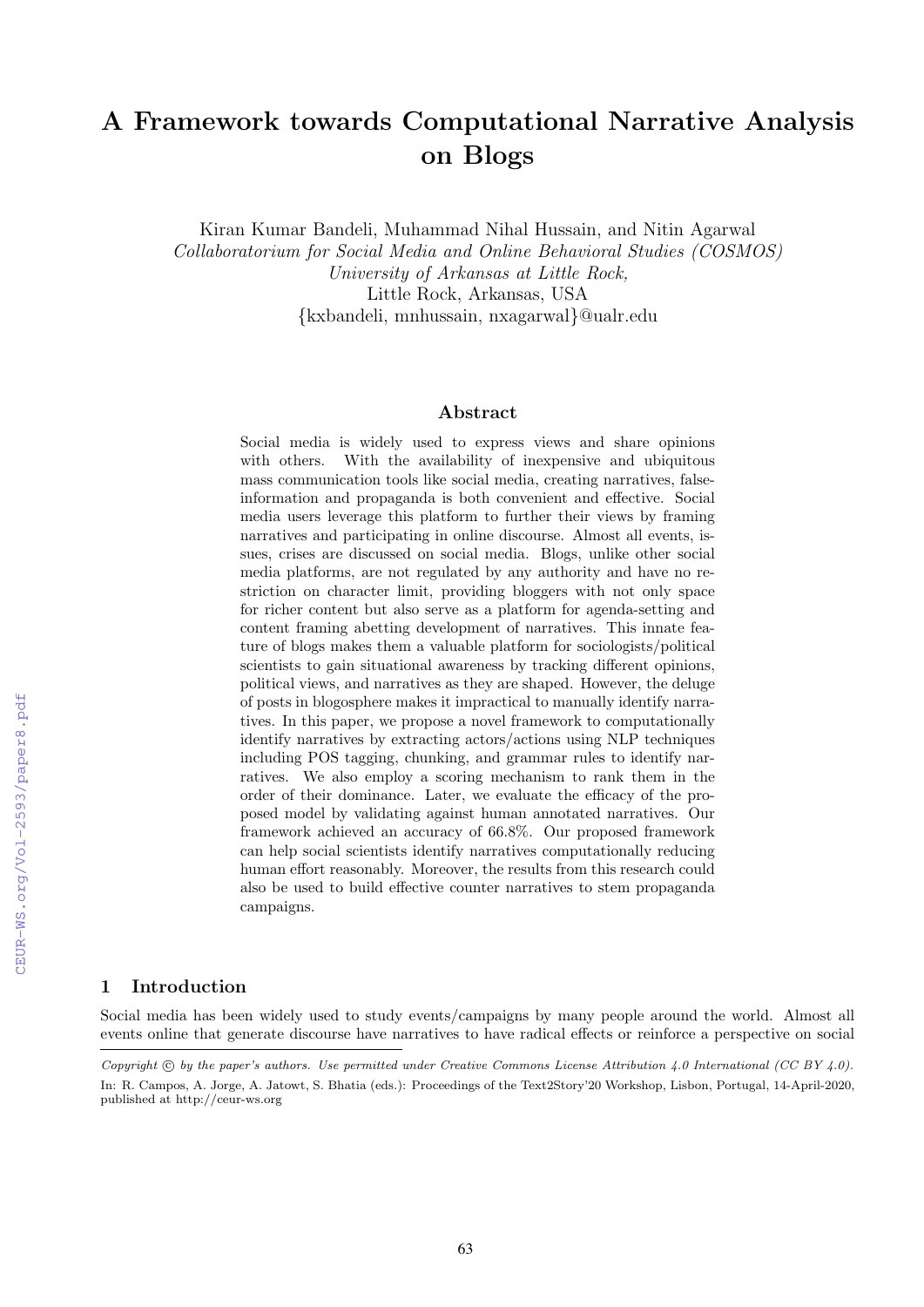media. It can force change in perceptions of consumers on social media. Additionally, weaponized narratives can have a huge impact on social media discourse such as fake-news dissemination, and misinformation. To eliminate these radical effects on social media, it is important to track these narratives so that counter measures can be taken to quickly avoid damage to society. Social scientists define that narrative texts can be represented as directed graphs (networks) of semantic triples—subject-verb-object sets" [\[FR04\]](#page-6-0).

Blogs, with their journal/diary like design, providing ample space for bloggers to write and express their opinions on events, as they develop, around the world, are conducive to capture the chronological sequence of events and help identify narratives. As narratives are described with actors and their actions by forming semantic triplets, using the same notion by using noun phrases to detect actors and verb phrases to identify their actions from blog posts. In the proposed framework, we aim to computationally identify actors/actions with the help of NLP techniques that include - POS tagging, chunking to obtain noun/verb phrases using grammar rules that captures appropriate phrases, and finally filter the phrases/sentences based on a scoring mechanism to generate narratives that describe actors and their actions. For a given blog post, our framework can identify dominant narrative as well as less dominant ones in the decreasing order of their rank. To evaluate the efficacy of the proposed model, the narratives generated computationally are evaluated against the human annotated narratives for the representative sample. The results from the representative sample indicate our framework achieved 66.8% accuracy.

Our proposed framework reduces social scientists' effort reasonably by identifying narratives computationally. This enables the analysts to learn what resonates with the community and if those interests and views are changing with time under the influence of exogenous factors or events. The results from this study could also be used to build counter narrative measures against propaganda campaigns.

# 2 Literature Review

Narratives are key features of any strategic communication [\[CRF12\]](#page-6-1). Therefore, narratives are used for persuasion because they are culturally grounded and frame the actions of actors. There have been several studies [\[CRF12\]](#page-6-1), [\[BK16\]](#page-6-2), [\[Rie05\]](#page-6-3), [\[Rus16\]](#page-6-4), [\[HBAkA18\]](#page-6-5) that have looked at narratives based on different themes such as looking at text, frames, and semantic triples of subject-verb-object, named-entity extraction, targeted sentiment and linguistics. Authors in [\[CRF12\]](#page-6-1), [\[BK16\]](#page-6-2) apply a manual approach to study narratives and analyze how specific narratives rise and diffuse. Authors from [\[CRF12\]](#page-6-1) also talk about strategies to undermine or counter the narrative argument. However, this approach lacks scalability.

A study conducted by Alzahrani et al.  $[ACA^+16]$  $[ACA^+16]$  defines story as actors taking actions that culminate in resolutions. Authors extract subject verb object relationships from paragraphs and generalize them into semantic conceptual representations. Further, the authors present an analytical framework that implements co-clustering to detect story forms. Ceran et al. [\[CKCD15\]](#page-6-6), [\[CKM](#page-6-7)<sup>+</sup>12] developed a novel algorithm to extract information from semantic triplets by clustering them into generalized concepts by utilizing syntactic criteria based on common contexts and semantic corpus-based based on "contextual synonyms". Furthermore, it proposes semantic features based on suitable aggregation and generalization of triplets that can be extracted using a parser. In a study by Joshua et al. [\[EF17\]](#page-6-8), authors design a system that can automatically decide whether or not a paragraph of text contains a story. The authors say a paragraph contains a story if any portion of it expresses a significant part of a story, including the characters and events involved in major plot points. Study by Sudhahar et al. [\[SFC11\]](#page-6-9) identifies narratives using a quantitative approach on news data. The methodology extracts semantic triplets using a parser called Minipar. Study by Hussain et al. [\[HBAkA18\]](#page-6-5) focuses on identifying shift in narratives, rather than identifying narratives itself, using targeted sentiment analysis on blogs. Additionally, some of the studies [\[AB18\]](#page-5-1), [\[BA18\]](#page-5-2), [\[AB17\]](#page-5-3), [\[HBN](#page-6-10)<sup>+</sup>17], [\[MHN](#page-6-11)<sup>+</sup>17] on blogs focus on several events and the role of blogs in disinformation campaign coordination, and narratives spreading during these campaigns.

Although several studies have been conducted on narratives across several domains, these are rarely computational and not scalable. Moreover, the barrage of information we see in social media and the pace at which these narratives are spread, analyzing these would require computational methods. Therefore, in this paper we introduce a preliminary framework to identify narratives computationally.

# 3 Research Methodology

We describe our proposed methodology as shown in Figure [1,](#page-2-0) where documents/blog posts are starting point in the framework. First, we extract named entities with the help of AlchemyAPI at the time of data collection (AlchemyAPI is deprecated now). Now, we input combination of blog posts and named entities to network topic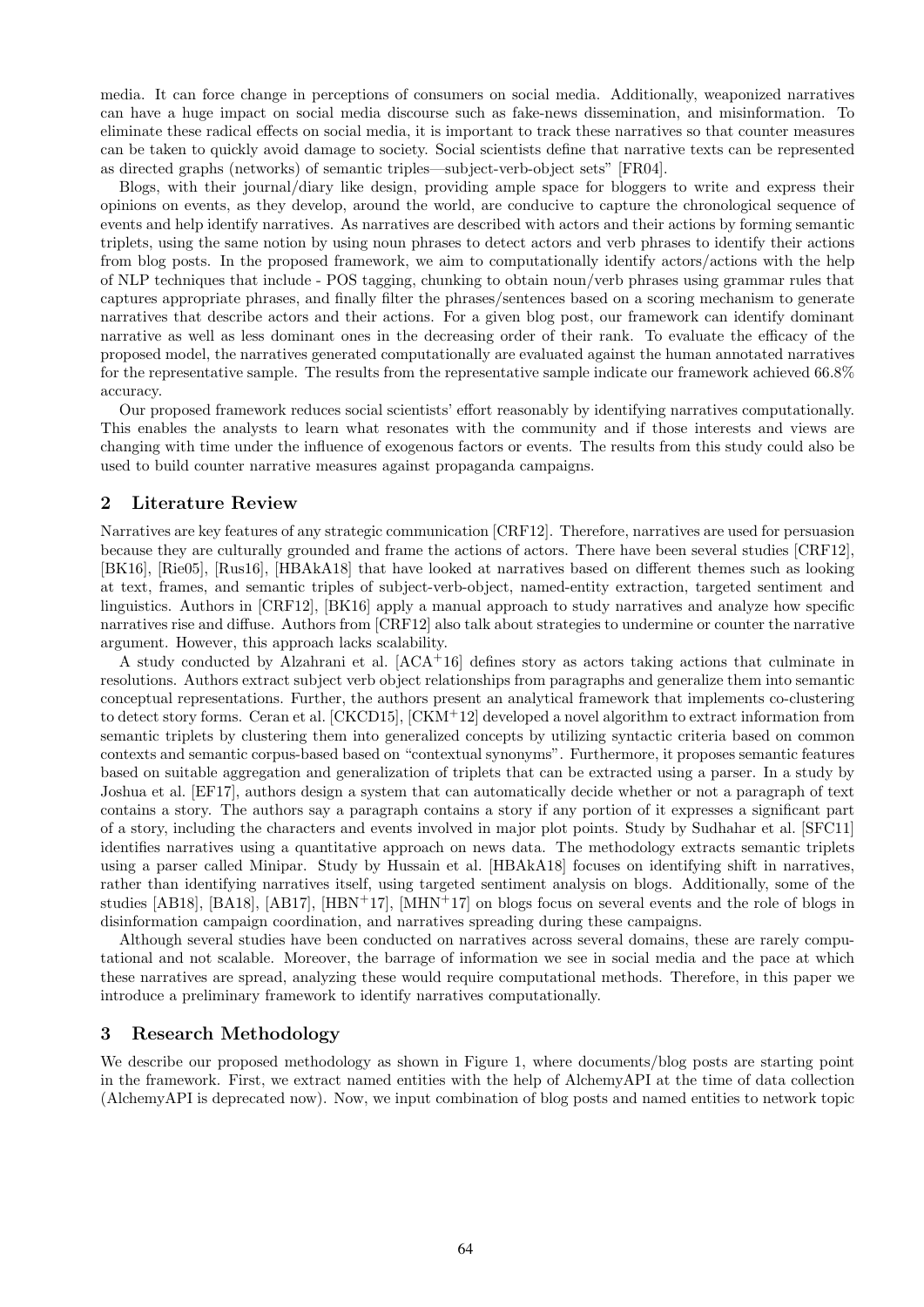modeling module. The output generated are topics with associated named entities. The number of topics in topic modeling module is decided based on parameters in the LDA (Latent Dirichlet Allocation) model and tuned to get optimum number of topics.Tuning refers to hyper-parameters in the LDA model which are log-likelihood and beta parameters. In LDA, both topic distributions, over documents and over words have correspondent priors, which are denoted typically with alpha and beta, and because these are the parameters of the prior distributions, are commonly referred to as hyperparameters. For our dataset, the log-likelihood is calculated for each iteration with topics as 1, 5, 10, 25, 50 etc. Ideally, the LDA model gets "better" at describing the data and increases over time. Eventually this value will level off, as subsequent iterations make negligible improvements to the model. On the other hand, low beta value places more weight on having each topic composed of only a few dominant words. Therefore, the combination of these hyperparameters helps in choosing number of topics. In our case the number of topics was 10.

Now, from the blog posts, we extract sentences using NLP. From the sentences, we make use of NLP techniques – POS tagging, chunking to extract noun phrases and verb phrases. After this step, we define grammar rule that captures patterns of noun and verb phrases to generate narratives. Finally, we rank the narratives with dominant narrative on the top and less dominant ones in descending order. Ranking/scoring of the narratives is performed based on TF-IDF method. By doing so, we know the dominance order of the narrative from the obtained candidates. We discuss different components of NLP techniques applied in the following paragraphs.



<span id="page-2-0"></span>Figure 1: Framework to extract narratives from blogs.

### 3.1 Named Entity Extraction

Named Entity Extraction is widely used in Natural Language Processing to locate and classify named entity mentions in unstructured text into a set of categories such as person, organization, location etc. In this research, we used Alchemy API to extract named entities like persons, organizations, locations, etc. For instance, if there is a sentence – 'Adam lives in USA and goes to work at the University of Arkansas'. The API tags 'Adam' as person, 'USA' as location, and 'The University of Arkansas' as organization.

#### 3.2 Network Topic Modeling

Topic modeling is the process of identifying topics in a corpus with a set of documents. This can be useful for search engines, customer service automation, and any other instance where knowing the topics of documents is important. There are multiple ways in which we can achieve this, we use Latent Dirichlet Allocation (LDA) in our framework. In LDA, each document may be viewed as a mixture of topics and each topic is a mixture of words. In our framework, we use network-based topic models which internally uses LDA and generate a network with topics and named entities associated with each topic. The documents in each topic are further filtered based on topic percentage threshold so that we capture documents belonging to the topic.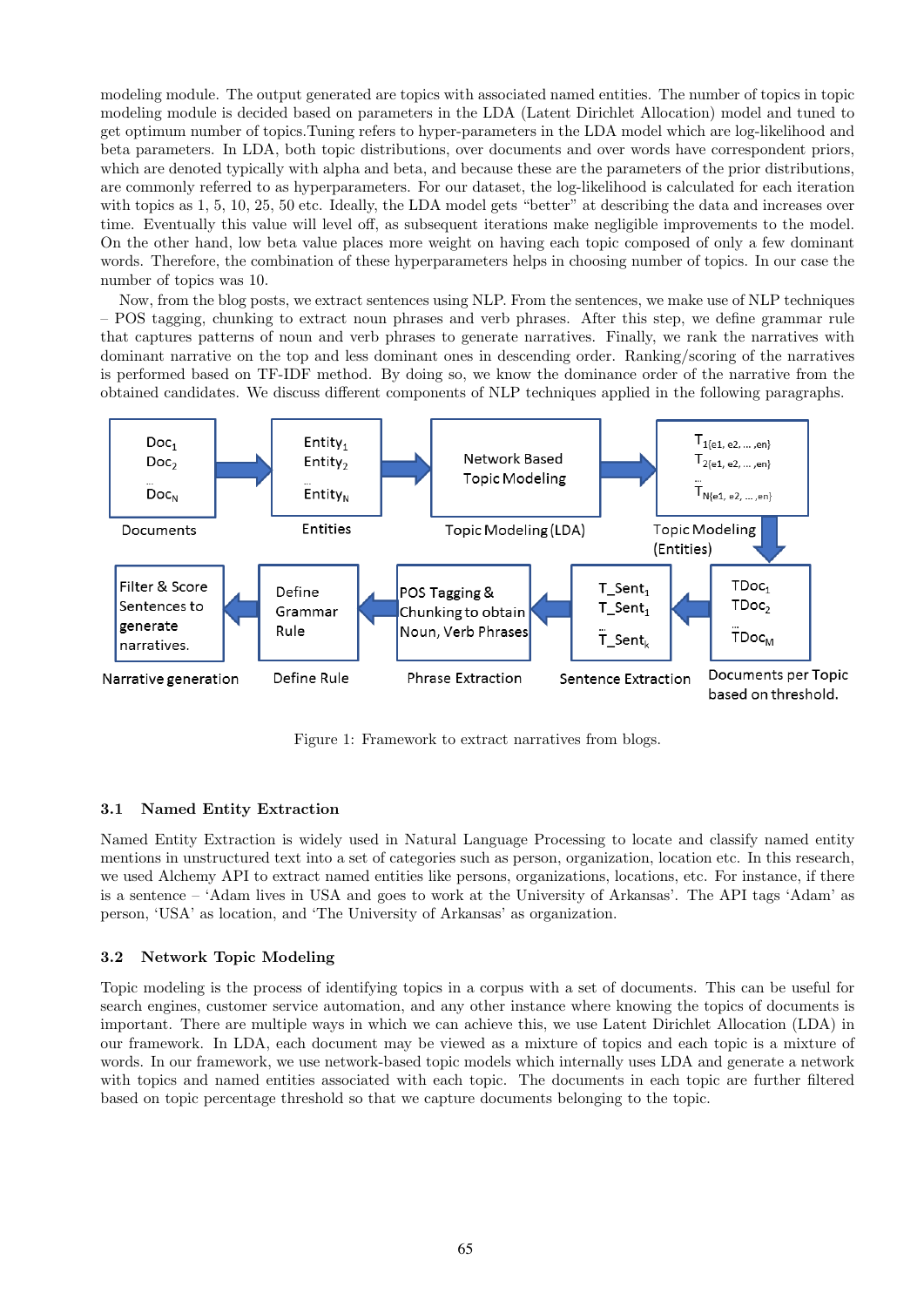### 3.3 Sentence Extraction

From NLTK (Natural Language Toolkit), we used the method - sent tokenize to extract sentences.

## 3.4 POS Tagging

POS tagging refers to parts of speech and identifies how a word is used in a sentence.

#### 3.5 Chunking

Chunking is a process of extracting phrases from unstructured text. Instead of just simple tokens which may not represent the actual meaning of the text, it's desirable to use phrases such as "United States" as a single word instead of 'United' and 'States' separate words. Like POS tags, there are a standard set of Chunk tags like Noun Phrase (NP), Verb Phrase (VP), etc. Chunking is important to extract information from text such as Locations, Person Names etc. The same process in NLP referred to as Named Entity Extraction. We will consider Noun Phrase Chunking and searching for chunks relating to an individual noun phrase. In order to create NP chunk, we define the chunk grammar using POS tags. We will define this using a single regular expression rule. The rule states that whenever the chunk finds an optional determiner (DT) followed by any number of adjectives (JJ) and then a noun (NN) then the Noun Phrase (NP) chunk should be formed. The following example in Figure [2](#page-3-0) explains tree structure of a sentence with NP phrases. Similarly, we can extract Verb Phrase (VB) by defining chunk to find verb form (VBD) followed by any preposition (IN).



<span id="page-3-0"></span>Figure 2: Chunking example in NLP

# 3.6 Grammar Rules

Grammar rules are the regular expressions written to capture actors and their actions. Based on POS tagging, we extract noun phrases and verb phrases. By defining grammar rules, we extract chunks of sentences to identify candidates of narratives for a given text. For our dataset, we followed below grammar rule in Figure [3.](#page-3-1)

$$
grammar = r""" NP: \{+\}
$$
  

$$
{?}
$$
  
VP: {?+??  
CLAUSE: {?+??>??

<span id="page-3-1"></span>Figure 3: Grammar rule extracting narratives from blogpost

## 3.7 Scoring Sentences

While sentences can be scored using various algorithms, in this study, we use TF-IDF score of words in a sentence to assign a weight to the narratives. Later, when the narratives are generated, this scoring method is used to rank dominant to less dominant narratives. To briefly explain TF-IDF stands for Term Frequency-Inverse Document Frequency. TF-IDF weight is commonly used in information retrieval and text mining fields.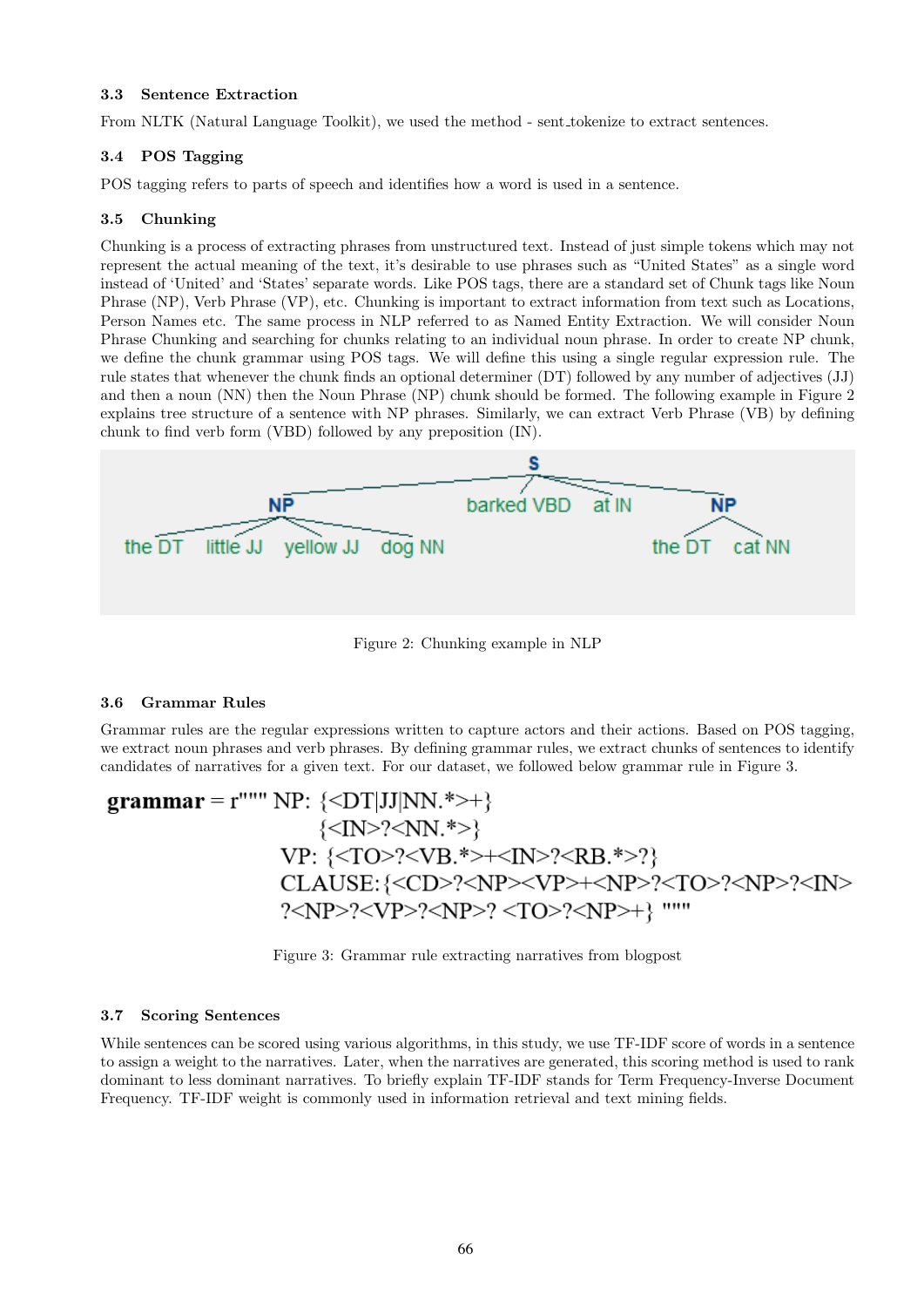| Table 1: Narratives from the sample blog posts. |  |  |  |  |  |
|-------------------------------------------------|--|--|--|--|--|
|-------------------------------------------------|--|--|--|--|--|

| Breitbart london was the first news site in the english speaking world to report on the horrific. |  |  |  |  |
|---------------------------------------------------------------------------------------------------|--|--|--|--|
| German police have admitted to losing several urban areas to migrant gangs.                       |  |  |  |  |
| The cologne city council to submit a travel warning for the carnival time.                        |  |  |  |  |
| Breitbart london is still waiting on comment from cologne police.                                 |  |  |  |  |
| The deteriorating state of control the local government has over the city.                        |  |  |  |  |
| An opposition council member has today sounded the alarm bell.                                    |  |  |  |  |
| A priest described munich on new years eve as a warzone.                                          |  |  |  |  |
| Local police to hold a press conference on monday afternoon.                                      |  |  |  |  |
| A political scandal is developing in germany as ordinary citizens wake up to the scale.           |  |  |  |  |
| Cologne to mass sex crime on new years.                                                           |  |  |  |  |

#### 3.8 Narrative Generation

By following all the above steps in our framework from Fig. 1, we generate narratives computationally for any given blogpost. Depending on the grammar rules defined, there might be some noise in the sentences. To overcome this, we can include more rules and filter the narratives obtained. In this paper, our goal is to identify narratives computationally. First, we use the EU migrant crisis dataset collected using methodology described in [\[HOB](#page-6-12)+17], [\[KBWA19\]](#page-6-13) and extend our previous work [\[HBAkA18\]](#page-6-5). We selected 30 blog posts that were published in January 2016 and related to the events around the New Year's Eve incident in Cologne. From these 30 blog posts, we extracted more than 3,000 sentences and filter down to capture semantic triplets having actors and their actions. Using NLP techniques, we obtain candidate narratives. Below Table 1 shows a list of narratives identified computationally using our methodology.

From the narratives identified, we can notice that the blog posts discuss about migrants and reactions by the local police in Cologne. Further, narratives show Munich being described as a warzone. Finally, discuss how political scandal is developing in Germany due to attacks of scale. Overall, we see narratives strongly talking against migrants and the consequences of allowing migrants in Europe.

To validate our approach, we asked 3 human analystss to list at least 5 narratives in the descending order of their dominance (i.e., the dominant narrative will be listed in the top and then the less-dominant one will be listed later) from the 30 posts. Later, we provided each of the 3 analystss with narrative identified from our framework to compare against human identified narratives. This effort resulted in 70% match with analysts 1, 64% match with analysts 2, and 66.6% match with analysts 3. To compute the inter-annotator agreement, we used krippendorff-alpha and obtained krippendorff-alpha of 0.82 indicating almost perfect reliability. Note: Krippendorff's alpha is a reliability coefficient to measure the agreement among analystss when coding a set of units of analysis in terms of the values of a variable. In our research, three analystss classifying narratives achieved  $0.74 <$  alpha  $< 0.86$  with average alpha  $= 0.82$ 

| Top K Narrative Avg. Precision Avg. Recall F Measure |      |      |      |
|------------------------------------------------------|------|------|------|
|                                                      | 0.70 | 0.14 | 0.23 |
|                                                      | 0.69 | 0.28 | 0.39 |
|                                                      | 0.70 | 0.42 | 0.53 |
|                                                      | 0.69 | 0.55 | 0.61 |
| 5                                                    | 0.67 | 0.67 | 0.67 |

Table 2: Average Precision, Recall and F measure of identified narratives.

Lastly, we compute precision, recall and F-measure (accuracy) to validate our methodology and select optimal Top K number of narratives. Here, K refers to number of narratives. When say  $K = 1$ , it means we consider only top 1 narrative from the blog posts. Similarly,  $K = 5$  refers to top 5 narratives from the blog posts. Overall, our framework generated more than five narratives per post. From the analystss' side, we had two analystss who gave exactly 5 narratives per post and third analysts gave more than 5 narratives per post. For calculations, we considered top 5 narratives from analystss as well as our framework. Now, based on this information, we calculated precision, recall and F measure between our framework output and each one of the analystss. Here, precision is the fraction of retrieved narratives that are relevant narrative from the analysts. Recall is the fraction of the relevant narratives that are successfully retrieved. F measure is the harmonic mean of precision and recall.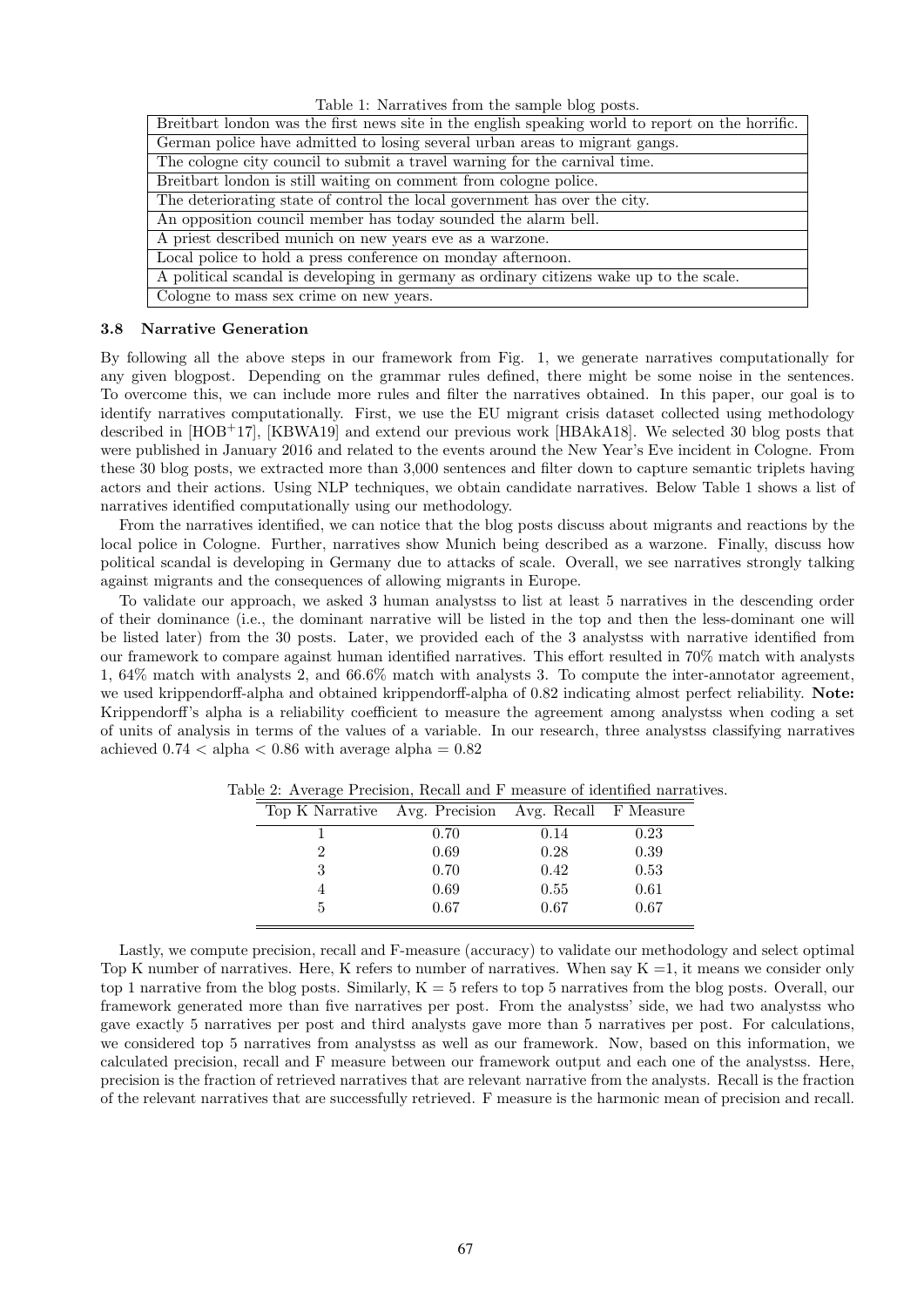Overall, our framework achieved a maximum accuracy of 67% as shown in Table 2 at  $K = 5$ .

# 4 Challenges & Limitations

Although our framework computationally identifies narratives, it has several challenges and limitations. The grammar rule used is generically written to cover most of the phrase patterns of nouns and verbs. If the sentence is complex and there are different noun and verb phrase patterns, the grammar rule needs to be updated. For this reason, chunking becomes the crucial part in our framework, and we need to trial and error with grammar rules to obtain meaningful candidates of narratives. For validation, we relied on three analystss, more analystss should be included. Also, there is always subjective bias in this type of research which needs to be eliminated. For this reason, the proposed framework can be tested against several accepted datasets in the research. The candidate narratives generated may not be fully accurate but can assist analyst to understand. There will always be some noise generated by the system.

# 5 Conclusion and Future Work

With social media affecting almost every aspect of our life, it is important, now more than ever, to study social behavior and online campaigns. There is a critical need for models, tools and frameworks that can assist conduct these studies computationally. In this paper, we provide a framework to identify narratives on blogs. And using the EU migrant crisis dataset, we demonstrated its efficacy and robustness in identifying narratives. The framework achieved an accuracy of 66.8%. Moreover, the scoring feature embedded within the framework also helps in identifying dominant and non-dominant narratives. Although the framework's accuracy is not 100%, it provides the analyst with reasonable candidates to help gain insights into what resonates in the blogosphere.

Furthermore, the framework's accuracy can be increased using several improvements including the addition of better rules for chunking. Another future direction could be to explore abstractive summarization to improve the overall framework. The framework can also be applied to other social media platforms or even news sources. Another future research direction could be to study evolution of different narratives, i.e., does it become fringe or master narrative.

# Acknowledgements

This research is funded in part by the U.S. National Science Foundation (OIA-1920920, IIS-1636933, ACI-1429160, and IIS-1110868), U.S. Oce of Naval Research (N00014-10-1-0091, N00014-14-1-0489, N00014-15-P-1187, N00014-16-1-2016, N00014-16-1-2412, N00014-17-1-2605, N00014-17-1-2675, N00014-19-1-2336), U.S. Air Force Research Lab, U.S. Army Research Office (W911NF-16-1-0189), U.S. Defense Advanced Research Projects Agency (W31P4Q-17-C-0059), Arkansas Research Alliance, and the Jerry L. Maulden/Entergy Endowment at the University of Arkansas at Little Rock. Any opinions, findings, and conclusions or recommendations expressed in this material are those of the authors and do not necessarily reflect the views of the funding organizations. The researchers gratefully acknowledge the support.

# References

- <span id="page-5-3"></span>[AB17] Nitin Agarwal and Kiran Kumar Bandeli. Blogs, Fake News, and Information Activities. In *Digital Hydra: Security Implications of False Information Online*, pages 31–45. NATO Strategic Communications Center of Excellence (StratCom COE), 2017.
- <span id="page-5-1"></span>[AB18] Nitin Agarwal and Kiran Kumar Bandeli. Examining strategic integration of social media platforms in disinformation campaign coordination. *Stratcom Centre of Excellence (CoE), Riga, Latvia*, 2018.
- <span id="page-5-0"></span>[ACA<sup>+</sup>16] Sultan Alzahrani, Betul Ceran, Saud Alashri, Scott W. Ruston, Steven R. Corman, and Hasan Davulcu. Story forms detection in text through concept-based co-clustering. In *2016 IEEE International Conferences on Big Data and Cloud Computing (BDCloud), Social Computing and Networking (SocialCom), Sustainable Computing and Communications (SustainCom)(BDCloud-SocialCom-SustainCom)*, pages 258–265. IEEE, 2016.
- <span id="page-5-2"></span>[BA18] Kiran Kumar Bandeli and Nitin Agarwal. Analyzing the role of media orchestration in conducting disinformation campaigns on blogs. *Computational and Mathematical Organization Theory*, pages 1–27, 2018.